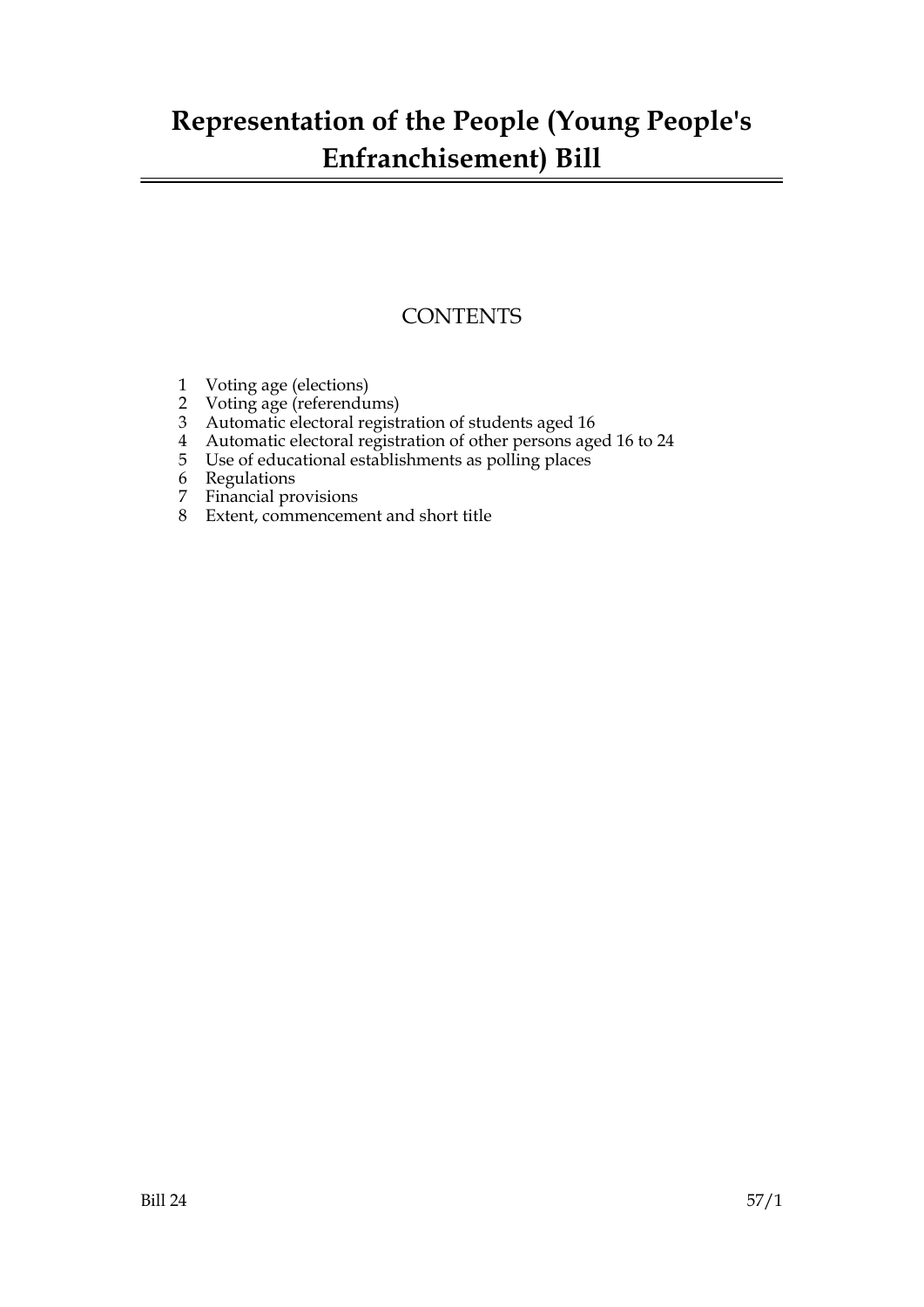# A **BILL** TO

Reduce the voting age to 16 in parliamentary and other elections; to make provision for auto-enrolment onto the electoral register for people aged 16 to 24; to make provision about the use of educational establishments as polling stations; and for connected purposes.

E IT ENACTED by the Queen's most Excellent Majesty, by and with the advice and consent of the Lords Spiritual and Temporal, and Commons, in this present Parliament assembled, and by the authority of the same, as follows: - $\mathbf{B}_{\text{rel}}$ 

#### **1 Voting age (elections)**

- (1) The Representation of the People Act 1983 is amended as follows—
	- (a) in section 1(1)(d) (definition of voting age for parliamentary elections), for "18" substitute "16"; and
	- (b) for section 2(1)(d) (local government electors) and subsection 1A substitute— *5*

"(d) is of voting age (that is, 16 years or over)".

(2) In the Representation of the People Act 1985, in section 1(5) (entitlement to vote of overseas electors), for "18" substitute "16".

#### **2 Voting age (referendums)**

The voting age for referendums held in—

- (a) England;
- (b) Northern Ireland;
- (c) Scotland;
- (d) Wales; or
- (e) any combination thereof

shall be 16.

#### **3 Automatic electoral registration of students aged 16**

(1) The Representation of the People Act 1983 is amended as follows.

*15*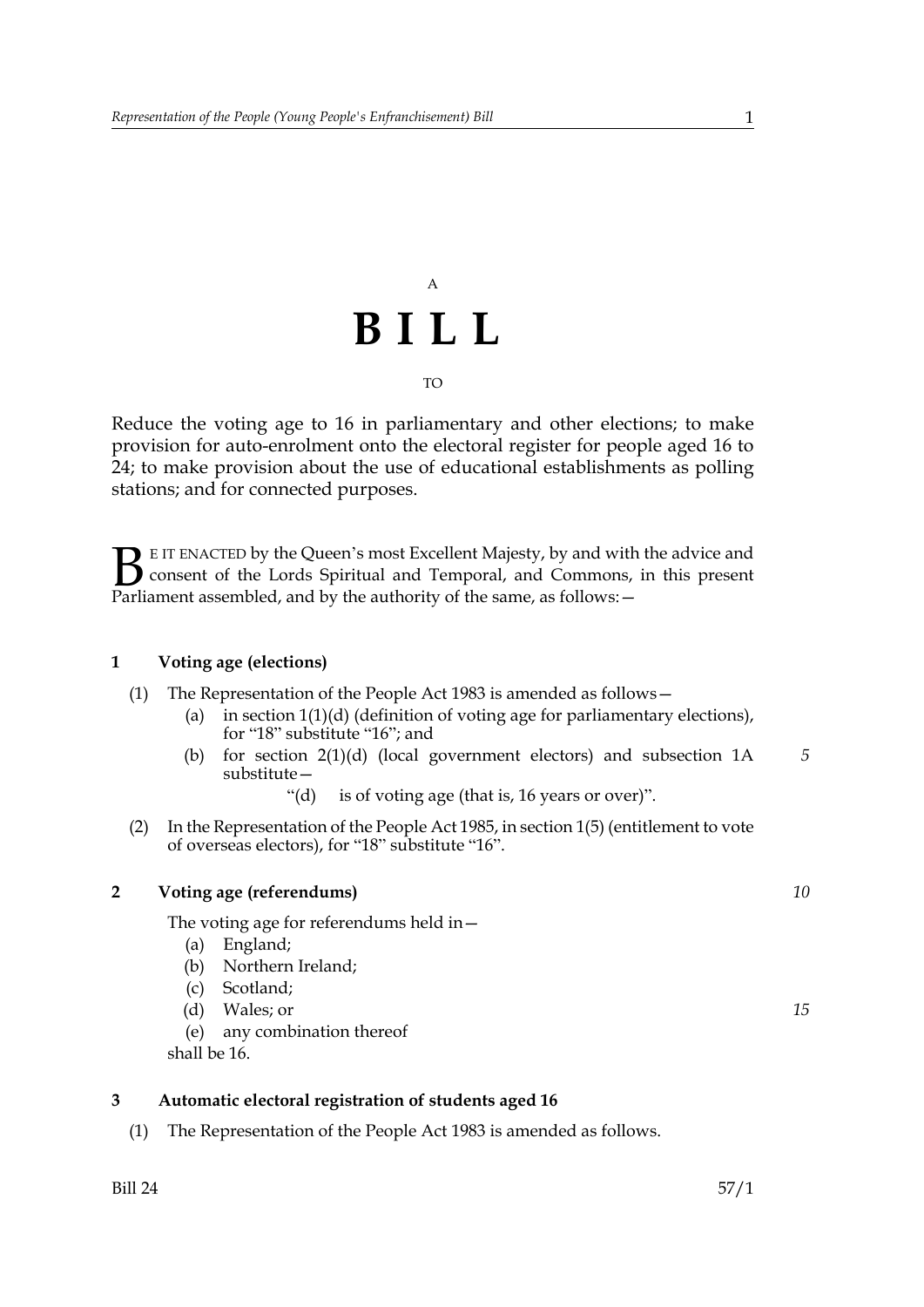(2) After section 9A (registration officers: duty to take necessary steps) insert—

#### **"9AA Automatic electoral registration of students aged 16**

- (1) In carrying out the duties under section 9 and section 9A, each registration officer must ensure that all students who attend schools in the area for which the registration officer acts and who have reached the age of 16 are automatically placed on the electoral register.
- (2) The Secretary of State must by regulations impose a duty on schools requiring them to provide specified information to registration officers for the purposes of electoral registration of school students who have reached the age of 16."

#### **4 Automatic electoral registration of other persons aged 16 to 24**

- (1) The Secretary of State must make arrangements for the preparation of a report assessing how the law ought to be changed to bring about automatic electoral registration of persons aged 16 to 24 who would not be automatically placed on the electoral register by virtue of section 9AA of the Representation of the People Act 1983 (automatic electoral registration of students aged 16).
- (2) The Secretary of State must lay a copy of report prepared under subsection (1) before each House of Parliament within twelve months of the passing of this Act.
- (3) After the report under subsection (1) has been published, the Secretary of State may make regulations to change the law relating to automatic electoral registration of persons aged 16 to 24 who would not be automatically placed on the electoral register by virtue of section 9AA of the Representation of the People Act 1983 (automatic electoral registration of students aged 16). *20*

#### **5 Use of educational establishments as polling places**

- (1) The Secretary of State must make arrangements for the preparation of a report assessing how the law ought to be changed to make the process of voting as accessible as possible for people aged 16 to 24.
- (2) The report under this section must include, but is not limited to, an assessment of the advantages and disadvantages of—
	- (a) using educational establishments as polling places;
	- (b) providing more limited opening hours for polling places which are educational establishments aligned with when students are attending the educational establishment; and
	- (c) using buildings within a specified distance of educational establishments as polling places. *35*
- (3) The Secretary of State must lay a copy of report prepared under this section before each House of Parliament within twelve months of the passing of this Act.
- (4) After the report has been published, the Secretary of State may make regulations to change the law relating to the process of voting to make it as accessible as possible for people aged 16 to 24. *40*

*5*

*10*

*15*

*25*

*30*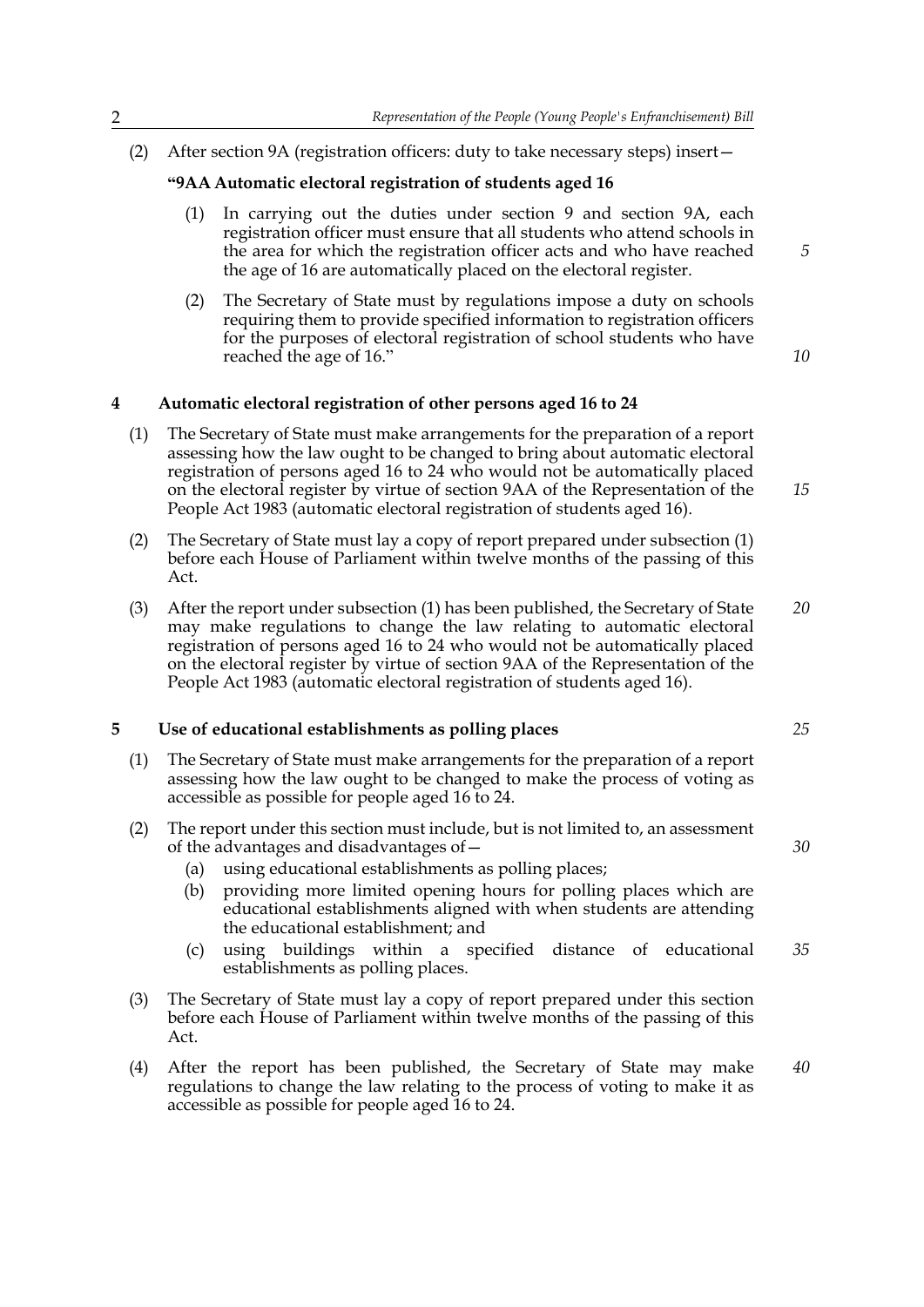#### **6 Regulations**

- (1) Regulations under this Act may—
	- (a) make different provision for different purposes;
	- (b) make incidental, consequential or supplemental provision (including provision amending provision made by or under an Act, whenever passed or made);
	- (c) make transitional or transitory provision or savings.
- (2) Regulations under this section are to be made by statutory instrument.
- (3) A statutory instrument containing regulations under this section may not be made unless a draft of the instrument has been laid before and approved by a resolution of each House of Parliament. *10*

#### **7 Financial provisions**

*There is to be paid out of money provided by Parliament—*

- (a) *any expenditure incurred under or by virtue of this Act, and*
- (b) *any increase attributable to this Act in the sums payable under any other Act out of money so provided. 15*

#### **8 Extent, commencement and short title**

- (1) This Act extends to England and Wales, Scotland and Northern Ireland.
- (2) Sections 1 and 2 come into force at the end of the period of six months beginning with the day on which this Act is passed.
- (3) Section 3 comes into force at the end of the period of twelve months beginning with the day on which this Act is passed, subject to subsection (4).
- (4) The power to make regulations under section 9AA(2) of the Representation of the People Act 1983 may be exercised at any time after the passing of this Act.
- (5) Sections 4, 5, 6 and this section come into force on the day on which this Act is passed. *25*
- (6) This Act may be cited as the Representation of the People (Young People's Enfranchisement) Act 2018.

*5*

*20*